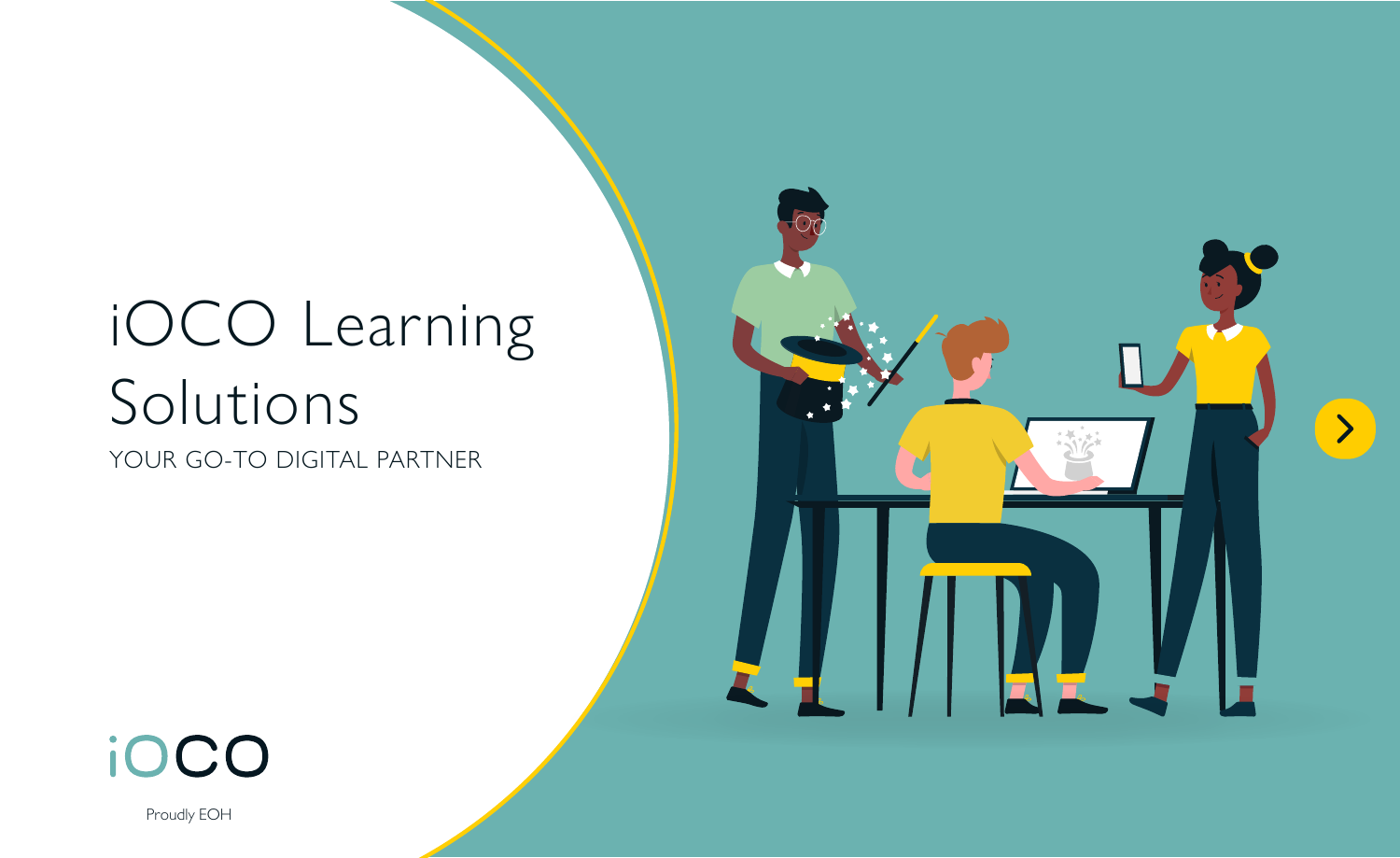### Menu

Welcome to the enchanting world of iOCO Learning Solutions! Thank you for taking the time to learn more about what we do. *Click on each button or navigate the document using the scroll bar.*



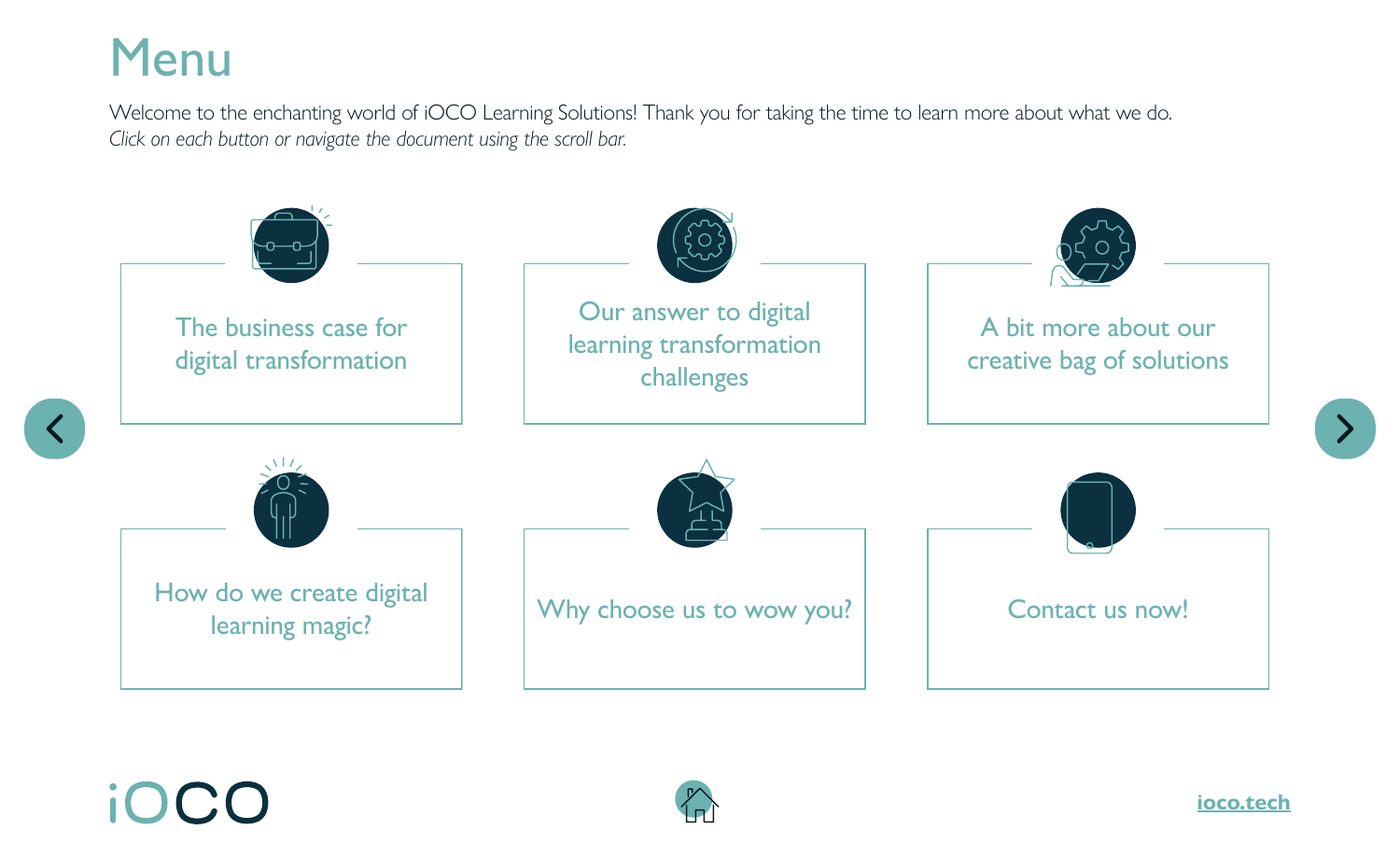### The business case for digital transformation

Simply put, digital transformation means using technology effectively to improve your business performance. These days it's unavoidable if you want your organisation to remain relevant and prosper.

What does digital transformation mean in a learning environment though? Generally, old paper-based training content is converted into electronic and online learning that not only relates to your audience more meaningfully, but is also updated, following the latest trends in the market.

Let's look at some benefits for your organisation.



Sadly, many organisations find digital learning transformation to be an ongoing struggle or gave it a go and it wasn't effective. Some might not have had the required expertise to make the change or simply did not have the time to do it meaningfully. iOCO Learning Solutions can turn these challenges into an opportunity!



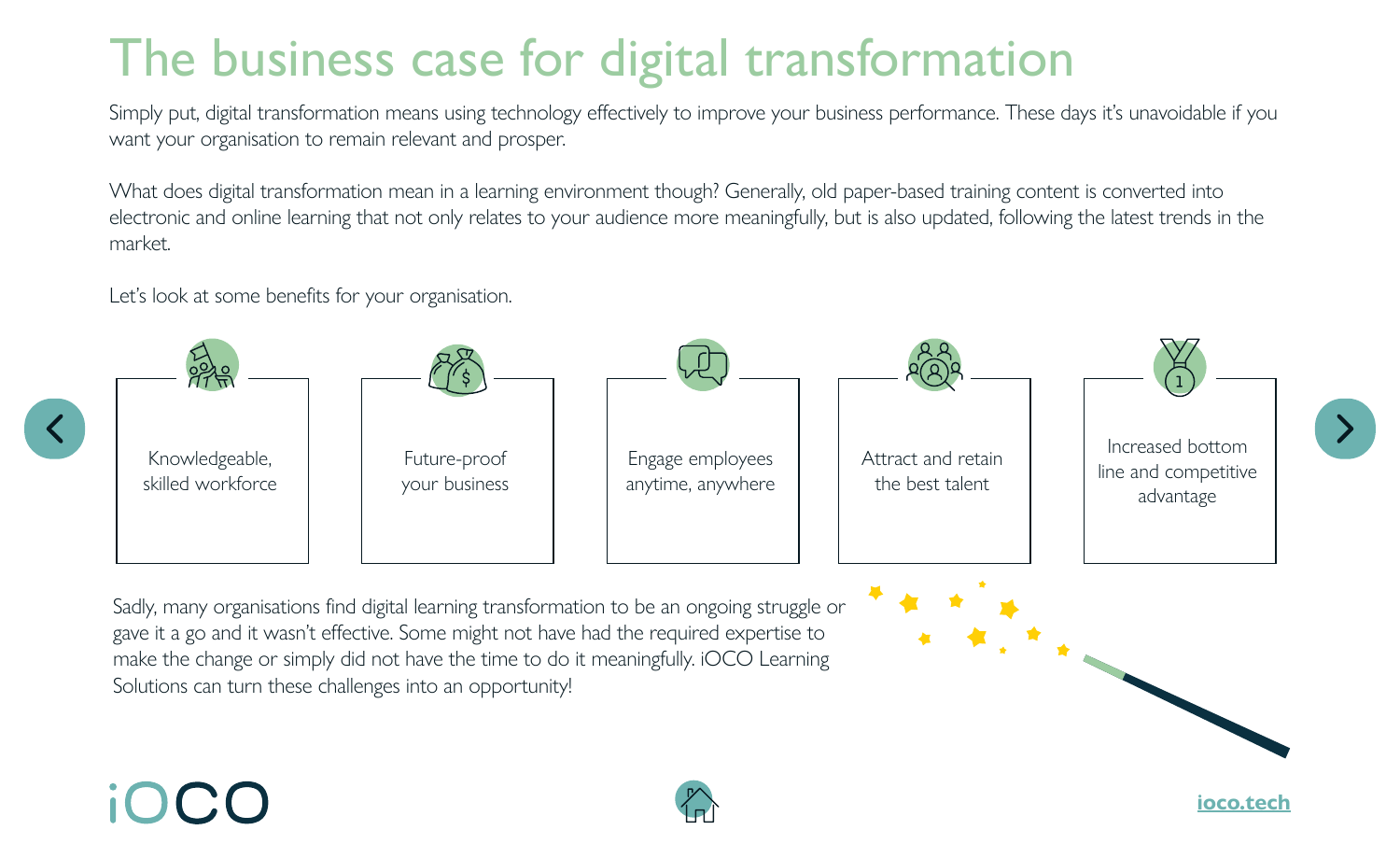### Our answer to digital learning transformation

With the wave of our wands, the iOCO Learning Solutions team transforms old-school training into engaging digital learning solutions that can be combined with various support tools into a bespoke learning kit for your organisation.

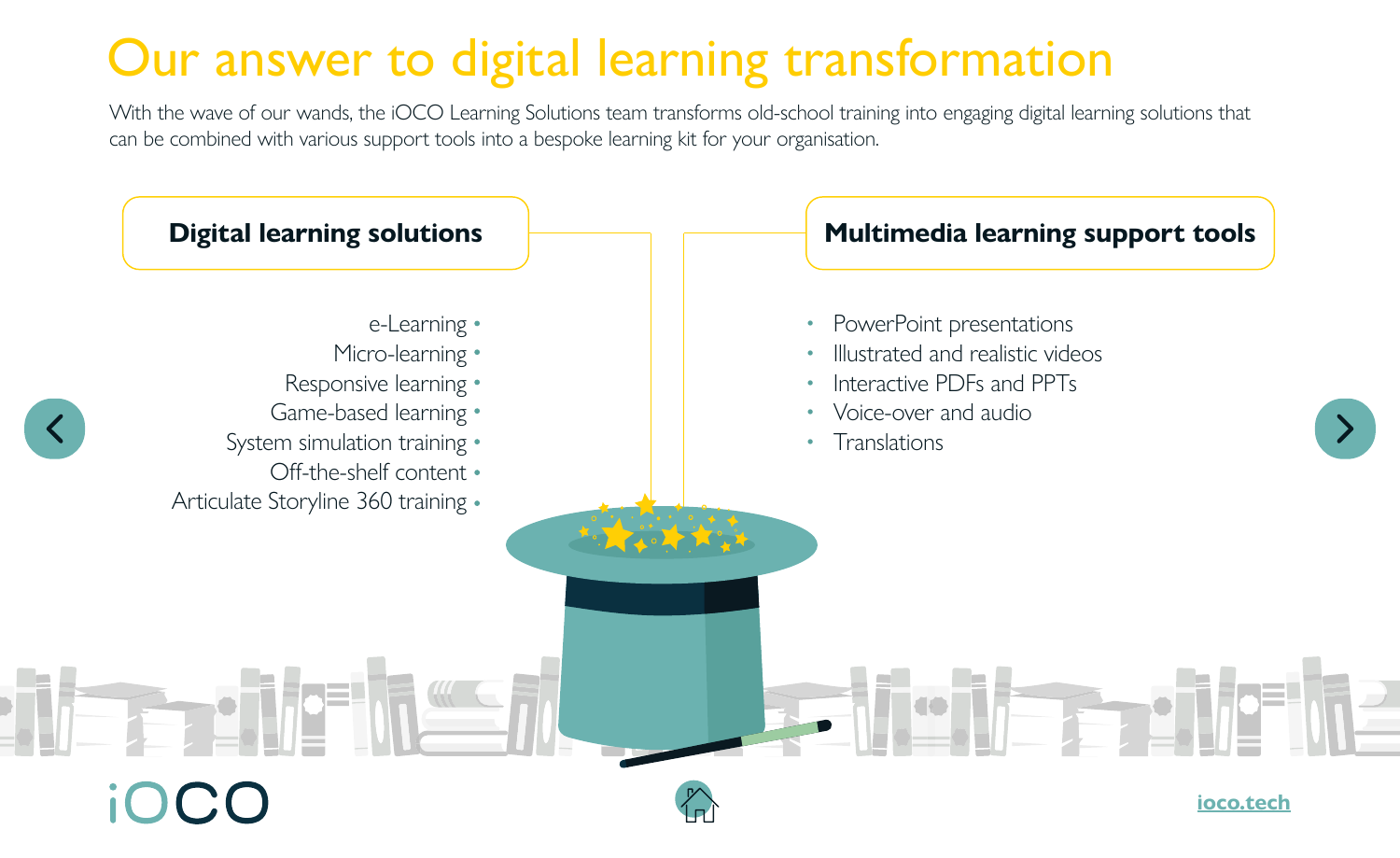## A bit more about our creative bag of solutions

We have worked our magic for companies across various market sectors by creating tailor-made solutions that fall within three main categories.

Click on each of the buttons to find out more.

Digital learning solutions **Multimedia learning support tools** Adoption management tools **Adoption management tools** 

#### Multimedia learning support tools

Take your learning kit to the next level by adding one or more of our exciting multimedia learning support tools.

- 1. PowerPoint presentations brand-compliant presentations with customised graphic elements and diagrams
- 2. Illustrated and realistic videos custom designed illustrated videos, using vectors, or realistic videos using stock images 2. Microsoft – easy-to-digest, short bursts of learning for learning for learning for users on the god of learning for  $\alpha$ Multimedia learning support tools<br>Take your learning kit to the next level by adding one or more of our e<br>1. PowerPoint presentations – brand-compliant presentations with cu<br>2. Illustrated and realistic videos – custom des and footage employee assets – media to create employee awareness and encourage awareness and encourage and encourage
- 3. Interactive PDFs and PPTs easy-to-understand documents that effectively organise large amounts of information
- 4. Voice-over and audio professionally recorded voice-overs for learning as well as backtrack music and audio file editing

 $7.3\,$  Articulate Storyline 360 training – interactive and simulated e-learning programme from basic to intermediate level  $\sim$ 

What's more, iOCO Learning Solutions can assist with a Learning Management System (LMS) that hosts your online

**5. Translations** – content translated into a wide range of languages





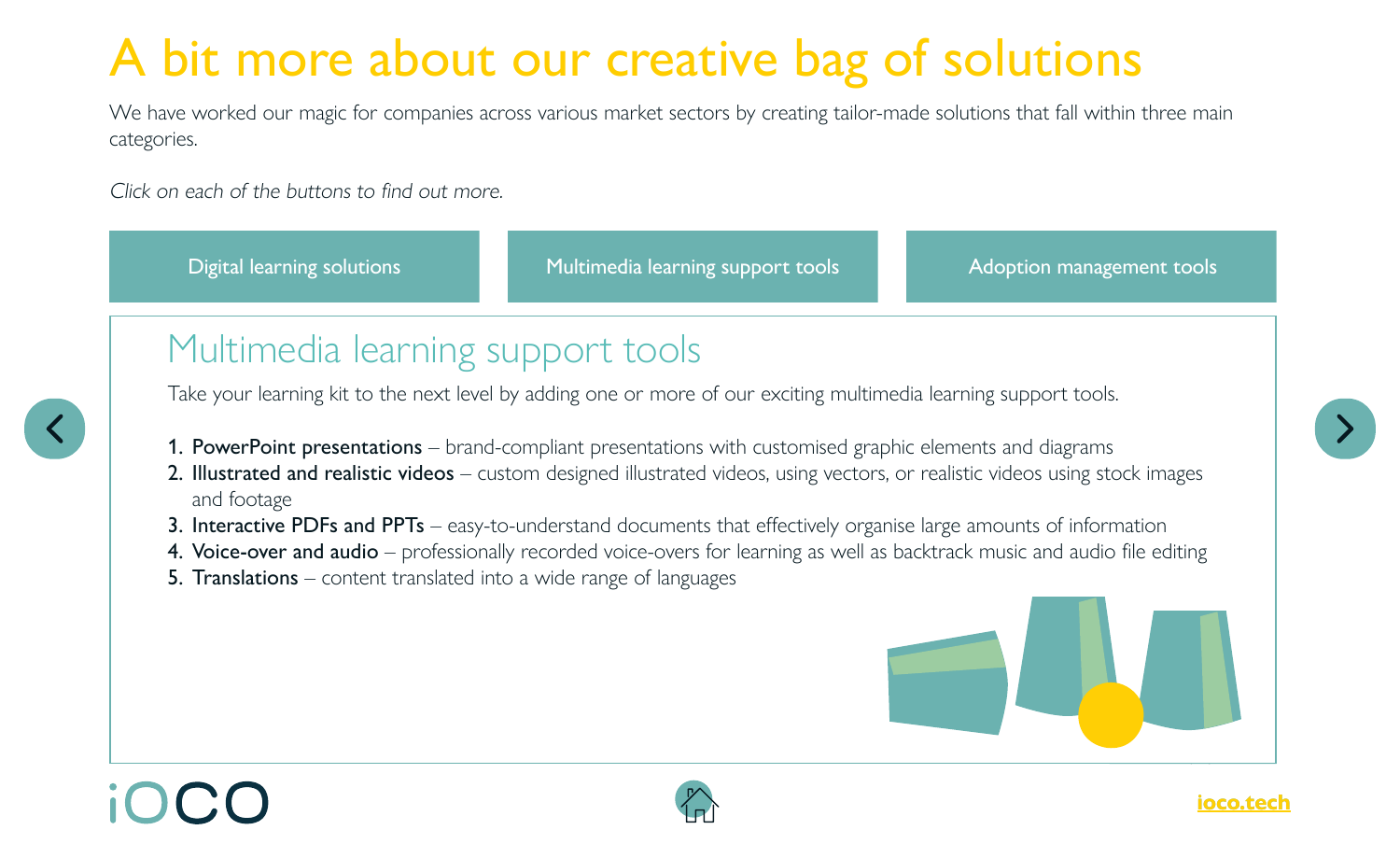## How do we create digital learning magic?

Now that you know a bit more about our solutions, we would like to tell you about the way we do things.

We may adapt our tried and tested process slightly depending on the type of project, but we typically start by fully understanding your learning needs and conducting a thorough analysis of your existing content. We use our findings to recommend a fit-for-purpose solution to achieve your desired outcomes.

Once the plan is in place, the magic truly happens! The iOCO Learning Solutions team of wizards have expertise in instructional design, content design, graphic and multimedia design, learning design and development, and copy editing and quality assurance. Like seasoned magicians, we don't reveal our secrets, but we can say that by combining our knowledge, skills and practical expertise, we deliver something exceptional to you within budget and agreed timelines.



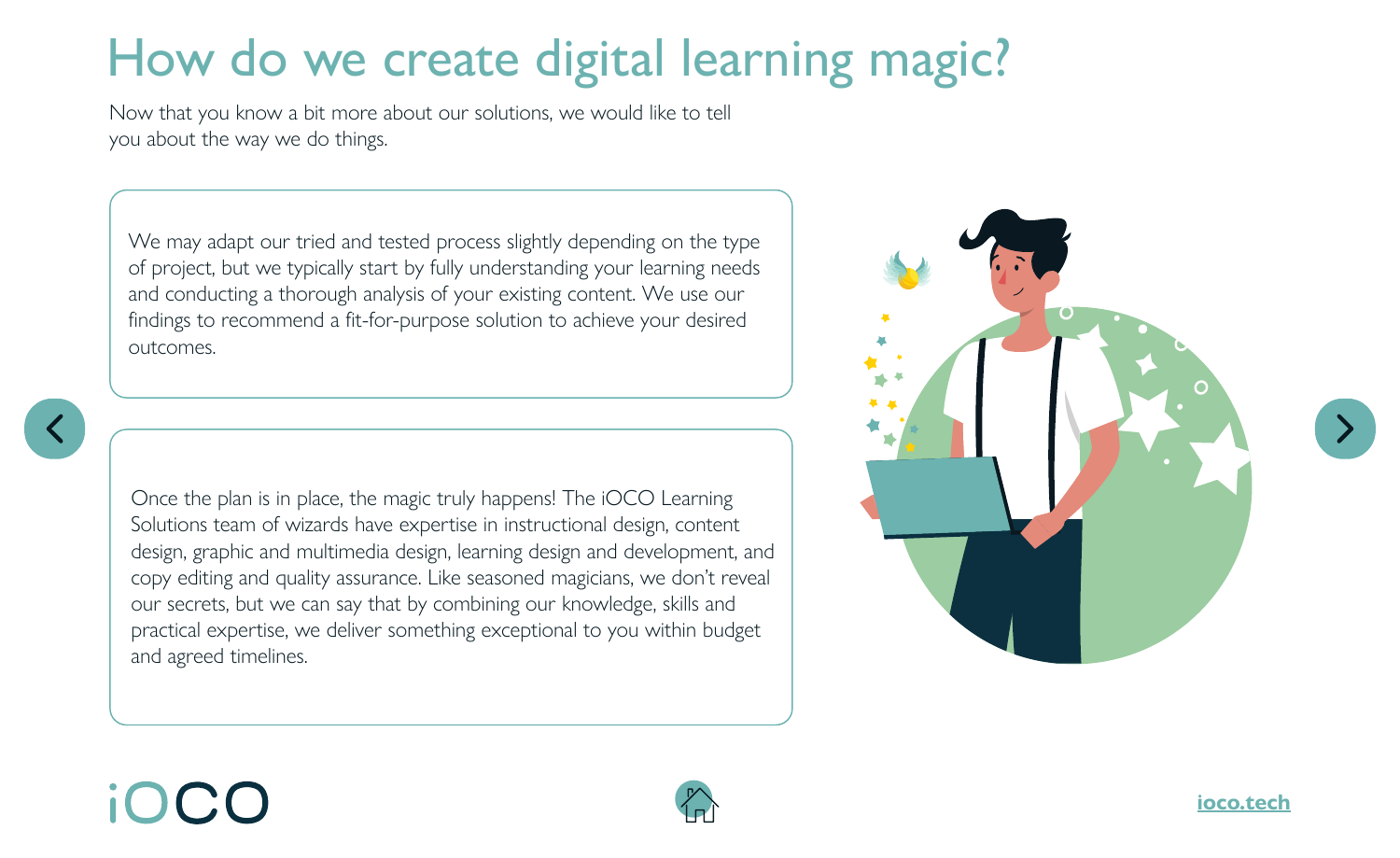#### **[ioco.tech](https://ioco.tech/)**

### Why choose us to wow you?

We realise that we're not the only team throwing our hat in the ring, so why should you consider us as your go-to digital partner?

Here are a few reasons…



What's more, we strive for genuine client engagement, building relationships and making your needs our priority. We focus on delivering the best possible solutions that are of excellent quality, while cutting out unnecessary costs.

#### **Our goal is to become a reliable extension of your team as we journey together on the road to your organisation's digital learning transformation.**